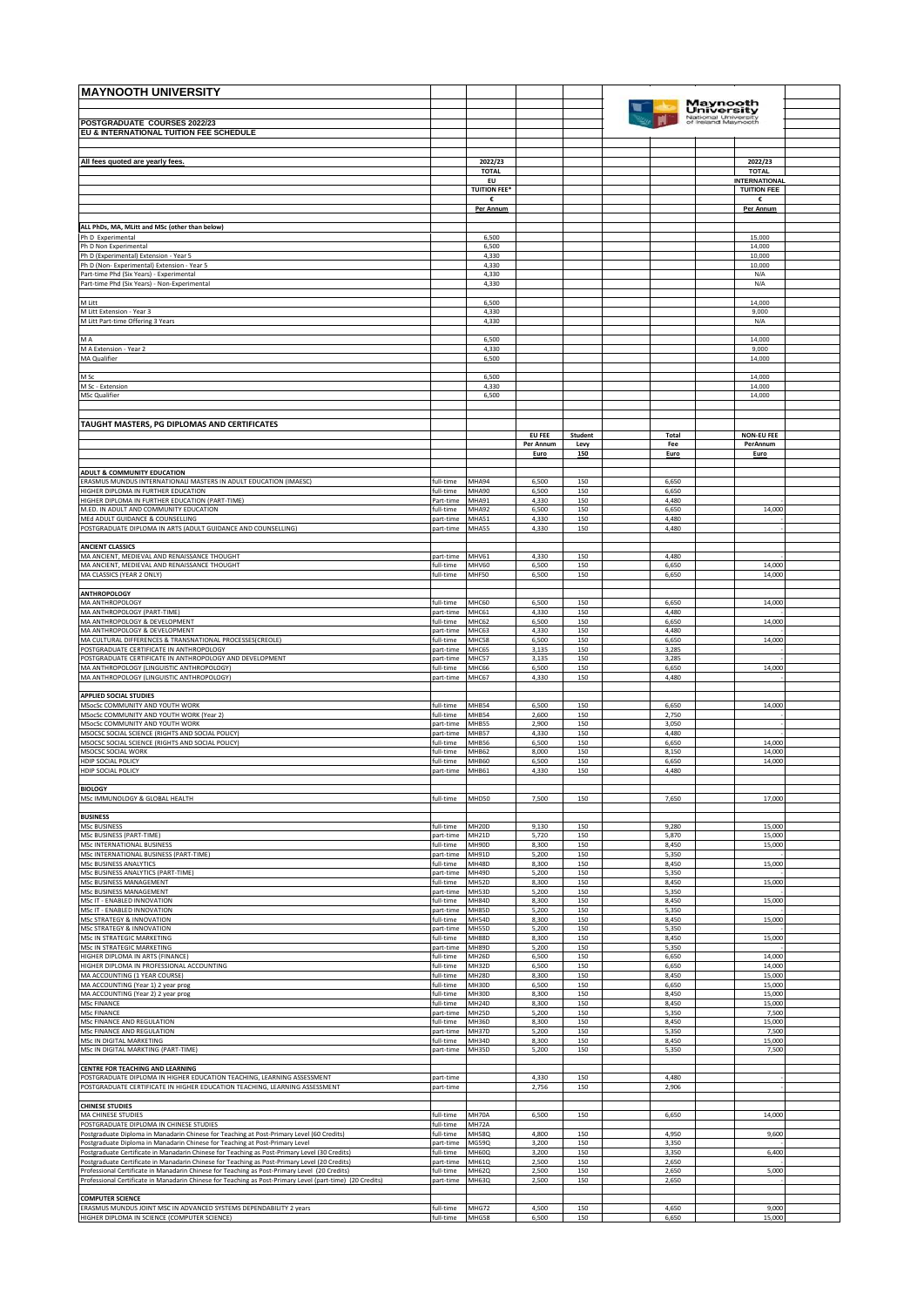| HIGHER DIPLOMA IN HUMAN-COMPUTER INTERACTION AND USER EXPERIENCE                                                                                                         | full-time              | MHG20                        | 6,000          | 150        | 6,150          |       | 15,000           |  |
|--------------------------------------------------------------------------------------------------------------------------------------------------------------------------|------------------------|------------------------------|----------------|------------|----------------|-------|------------------|--|
| MSC (COMPUTER SCIENCE) IN SOFTWARE ENG.                                                                                                                                  | full-time              | MHG50                        | 6,500          | 150        | 6,650          |       | 15,000           |  |
| MSC (COMPUTER SCIENCE) IN SOFTWARE ENG.(Year 2)                                                                                                                          | full-time              | MHG50                        | 2,900          | 150        | 3,050          |       | 7,500            |  |
| HIGHER DIPLOMA IN SCIENCE (SOFTWARE DEVELOPMENT)                                                                                                                         | full-time              | MHG70                        | 5,750          | 150        | 5,900          |       | 15,000           |  |
| MSC COMPUTER SCIENCE (APPLIED).<br>MSC COMPUTER SCIENCE (APPLIED). YEAR 2                                                                                                | full-time              | MHG68<br>MHG68               | 6,500<br>2,900 | 150<br>150 | 6,650<br>3,050 |       | 15,000           |  |
|                                                                                                                                                                          | full-time              |                              |                |            |                |       | 7,500            |  |
| <b>DESIGN INNOVATION</b>                                                                                                                                                 |                        |                              |                |            |                |       |                  |  |
| MSc DESIGN INNOVATION                                                                                                                                                    | full-time              | MH50K                        | 6,500          | 150        | 6,650          |       | 14,000           |  |
| MSc DESIGN INNOVATION (PART-TIME)                                                                                                                                        | part-time              | <b>MH51K</b>                 | 4,330          | 150        | 4,480          |       |                  |  |
| <b>ECONOMICS, FINANCE &amp; ACCOUNTING</b>                                                                                                                               |                        |                              |                |            |                |       |                  |  |
| HIGHER DIPLOMA IN ECONOMIC SCIENCE                                                                                                                                       | full-time              | MHH60                        | 6,500          | 150        | 6,650          |       | 14,000           |  |
| <b>MSc ECONOMICS</b>                                                                                                                                                     | full-time              | MHH52                        | 6,500          | 150        | 6,650          |       | 14,000           |  |
| <b>MSc ECONOMICS</b>                                                                                                                                                     | full-time              | MHH70                        | 6,500          | 150        | 6,650          |       | 14,000           |  |
| MSc ECONOMICS<br>MSc ECONOMIC & FINANCIAL RISK ANALYSIS (Year 2 only)                                                                                                    | part-time              | MHH53<br><b>MHH68</b>        | 4,330<br>6,500 | 150<br>150 | 4,480          |       |                  |  |
|                                                                                                                                                                          | full-time              |                              |                |            | 6,650          |       | 14,000           |  |
| <b>EDUCATION</b>                                                                                                                                                         |                        |                              |                |            |                |       |                  |  |
| M.ED. SCHOOL GUIDANCE COUNSELLING                                                                                                                                        | part-time              | MH53G                        | 6,500          | 150        | 6,650          |       |                  |  |
| MASTER OF EDUCATION<br>MASTER OF EDUCATION (PART-TIME MODULAR) - 10 credits                                                                                              | full-time              | MH52G<br>MH57G               | 7,500<br>1,000 | 150<br>150 | 7,650<br>1,150 |       | 14,000           |  |
| POSTGRADUATE DIPLOMA IN EDUCATION GUIDANCE COUNSELLING                                                                                                                   | part-time<br>full-time | MH94G                        | 6,000          | 150        | 6,150          |       |                  |  |
| PROFESSIONAL MASTER OF EDUCATION (SECONDARY)                                                                                                                             | full-time              | PEM01                        | 6,000          | 150        | 6,150          |       | 14,000           |  |
| PROFESSIONAL MASTER OF EDUCATION (SECONDARY) year2                                                                                                                       | full-time              | EM01                         | 4,800          | 150        | 4,950          |       | 14,000           |  |
| PG DIP IN EDUCATIONAL LEADERSHIP AND MANAGEMENT                                                                                                                          | part-time              | MH40G                        | 3,100          | 150        | 3,250          |       |                  |  |
| MA EDUCATIONAL LEADERSHIP AND MANAGEMENT Year 1<br>MA EDUCATIONAL LEADERSHIP AND MANAGEMENT Year 2                                                                       | part-time<br>part-time | MH45G<br>MH45G               | 3,100<br>3,000 | 150<br>150 | 3,250<br>3,150 |       |                  |  |
| MA EDUCATIONAL LEADERSHIP AND MANAGEMENT (TOP UP 30 ECTS)                                                                                                                | part-time              | MH47G                        | 3,000          | 150        | 3,150          |       |                  |  |
|                                                                                                                                                                          |                        |                              |                |            |                |       |                  |  |
| <b>ENGLISH</b>                                                                                                                                                           |                        |                              |                |            |                |       |                  |  |
| HIGHER DIPLOMA IN ENGLISH<br>HIGHER DIPLOMA IN ENGLISH (PART-TIME)                                                                                                       | full-time<br>part-time | MHK70<br>MHK71               | 6,500<br>4,330 | 150<br>150 | 6,650<br>4,480 |       | 14,000           |  |
| MA ENGLISH (LITERATURES OF ENGAGEMENT)                                                                                                                                   | full-time              | MHK82                        | 6,500          | 150        | 6,650          |       | 14,000           |  |
| MA ENGLISH (LITERATURES OF ENGAGEMENT)                                                                                                                                   | part-time              | MHK83                        | 4,330          | 150        | 4,480          |       |                  |  |
| MA IN CREATIVE WRITING                                                                                                                                                   | Full-time              | MHK84                        | 6,500          | 150        | 6,650          |       | 14,000           |  |
| MA IN CREATIVE WRITING (PART-TIME)                                                                                                                                       | part-time              | MHK85                        | 4,330          | 150        | 4,480          |       |                  |  |
| <b>FRENCH</b>                                                                                                                                                            |                        |                              |                |            |                |       |                  |  |
| <b>MA FRENCH</b>                                                                                                                                                         | full-time              | MHM50                        | 6,500          | 150        | 6,650          |       | 14,000           |  |
| MA FRENCH (PART-TIME)                                                                                                                                                    | part-time              | MHM51                        | 4,330          | 150        | 4,480          |       |                  |  |
| Postgraduate Diploma in French for Teaching at Post-Primary Level (60 Credits)                                                                                           | full-time              | <b>MHM58</b>                 | 4,800          | 150        | 4,950          |       | 9,600            |  |
| Postgraduate Diploma in French for Teaching at Post-Primary Level                                                                                                        | part-time              | MHM59<br>MHM60               | 3,200          | 150        | 3,350          |       |                  |  |
| Postgraduate Certificate in French for Teaching as Post-Primary Level (30 Credits)<br>Postgraduate Certificate in French for Teaching as Post-Primary Level (20 Credits) | full-time<br>part-time | MHM61                        | 3,200<br>2,500 | 150<br>150 | 3,350<br>2,650 |       | 6,400            |  |
| Professional Certificate in French for Teaching as Post-Primary Level (20 Credits)                                                                                       | full-time              | MHM62                        | 2,500          | 150        | 2,650          |       | 5,000            |  |
| Professional Certificate in French for Teaching as Post-Primary Level (part-time) (20 Credits)                                                                           | part-time              | MHM63                        | 2,500          | 150        | 2,650          |       |                  |  |
|                                                                                                                                                                          |                        |                              |                |            |                |       |                  |  |
| <b>FROEBEL EDUCATION</b><br>POSTGRADUATE DIPLOMA IN SPECIAL EDUCATIONAL NEEDS                                                                                            | part-time              | <b>MH51L</b>                 | 3,500          | 150        | 3,650          |       |                  |  |
| PROFESSIONAL MASTER OF EDUCATION (PRIMARY) YEAR 1                                                                                                                        | full-time              |                              | 5,564          | 150        | 5,714          |       | 14,000           |  |
| PROFESSIONAL MASTER OF EDUCATION (PRIMARY) YEAR 2                                                                                                                        | full-time              |                              | 5,564          | 150        | 5,714          |       | 14,000           |  |
| MASTER OF EDUCATION (RESEARCH IN PRACTICE) year 1                                                                                                                        | part-time              | MH54L                        | 3,900          | 150        | 4,050          |       |                  |  |
| MASTER OF EDUCATION (RESEARCH IN PRACTICE) year 2<br>MASTER OF EDUCATION (RESEARCH IN PRACTICE) year 1                                                                   | part-time              | MH54L                        | 6,500          | 150        | 6,650          |       |                  |  |
|                                                                                                                                                                          | part-time              | <b>MH52L</b>                 | 6,500          | 150        | 6,650          |       |                  |  |
| <b>GEOGRAPHY</b>                                                                                                                                                         |                        |                              |                |            |                |       |                  |  |
| MA GEOGRAPHY                                                                                                                                                             | full-time              | MHN60                        | 6,500          | 150        | 6,650          |       | 14,000           |  |
| MA GEOGRAPHY (PART-TIME)                                                                                                                                                 | part-time              | MHN61                        | 4,330          | 150        | 4,480          |       |                  |  |
| MA IN GEOGRAPHY: SPATIAL JUSTICE<br>MA IN GEOGRAPHY: SPATIAL JUSTICE                                                                                                     | full-time<br>part-time | MHN66<br>MHN67               | 6,500<br>4,330 | 150<br>150 | 6,650<br>4,480 |       | 14,000           |  |
| POSTGRADUATE DIPLOMA IN GEOGRAPHY                                                                                                                                        | full-time              | MHN64                        | 4,100          | 150        | 4,250          |       |                  |  |
| POSTGRADUATE DIPLOMA IN GEOGRAPHY                                                                                                                                        | part-time              | <b>MHN65</b>                 | 2,733          | 150        | 2,883          |       |                  |  |
| POSTGRADUATE CERTIFICATE IN GEOGRAPHY                                                                                                                                    | full-time              | MHN62                        | 2,750          | 150        | 2,900          |       |                  |  |
| MSc CLIMATE CHANGE<br>MSc GEOGRAP.INFORMATION SYSTEMS & REMOTE SENSING                                                                                                   | full-time<br>full-time | <b>MHN56</b><br><b>MHN58</b> | 6,500<br>6,500 | 150<br>150 | 6,650<br>6,650 |       | 14,000<br>14,000 |  |
|                                                                                                                                                                          |                        |                              |                |            |                |       |                  |  |
| <b>GERMAN</b>                                                                                                                                                            |                        |                              |                |            |                |       |                  |  |
| MA GERMAN                                                                                                                                                                | full-time              | MHO50                        | 6,500          | 150        | 6,650          |       | 14,000           |  |
| MA GERMAN (PART-TIME)<br>POSTGRADUATE DIPLOMA IN GERMAN FOR TEACHING AT POST-PRIMARY LEVEL (60 Credits)                                                                  | part-time              | MHO51                        | 4,330          | 150        | 4,480          |       |                  |  |
| POSTGRADUATE DIPLOMA IN GERMAN FOR TEACHING AT POST-PRIMARY LEVEL                                                                                                        | full-time<br>part-time | MH058<br>MH059               | 4,800<br>3,200 | 150<br>150 | 4,950<br>3,350 |       | 9,600            |  |
| Postgraduate Certificate in German for Teaching as Post-Primary Level                                                                                                    | full-time              | MHO60                        | 3,200          | 150        | 3,350          |       | 6,400            |  |
| Postgraduate Certificate in German for Teaching as Post-Primary Level (part-time)                                                                                        | part-time              | MH061                        | 2,500          | 150        | 2,650          |       |                  |  |
| Professional Certificate in German for Teaching as Post-Primary Level                                                                                                    | full-time              | MHO62                        | 2,500          | 150        | 2,650          |       | 5,000            |  |
| Professional Certificate in German for Teaching as Post-Primary Level (part-time)                                                                                        | part-time              | MH063                        | 2,500          | 150        | 2,650          |       |                  |  |
| <b>HISTORY</b>                                                                                                                                                           |                        |                              |                |            |                |       |                  |  |
| <b>MA IRISH HISTORY</b>                                                                                                                                                  | full-time              | <b>MHP68</b>                 | 6,500          | 150        | 6,650          |       | 14,000           |  |
| MA IRISH HISTORY                                                                                                                                                         | part-time              | MHP69                        | 4,330          | 150        | 4,480          |       |                  |  |
| MA MILITARY HISTORY AND STRATEGIC STUDIES                                                                                                                                | full-time              | <b>MHP58</b>                 | 6,500          | 150        | 6,650          |       | 14,000           |  |
| MA MILITARY HISTORY AND STRATEGIC STUDIES<br>MA EUROPEAN HISTORY (1 year programme)                                                                                      | part-time<br>full-time | MHP59<br>MHP66               | 4,330<br>6,500 | 150<br>150 | 4,480<br>6,650 |       | 14,000           |  |
| MA EUROPEAN HISTORY                                                                                                                                                      | part-time              | MHP67                        | 4,330          | 150        | 4,480          |       |                  |  |
| POSTGRADUATE DIPLOMA IN HISTORY                                                                                                                                          | full-time              | MHP72                        | 4,330          | 150        | 4,480          |       | 14,000           |  |
| INTERNATIONAL DEVELOPMENT                                                                                                                                                |                        |                              |                |            |                |       |                  |  |
| MA INTERNATIONAL DEVELOPMENT                                                                                                                                             | full-time              | MH50N                        | 6,700          | 150        | 6,850          |       | 14,000           |  |
| POSTGRADUATE DIPLOMA INTERNATIONAL DEVELOPMENT                                                                                                                           | full-time              | MH52N                        | 5,400          | 150        | 5,550          |       | 10,500           |  |
| MA INTERNATIONAL DEVELOPMENT BY FLEXIBLE/DISTANCE LEARNING P/T                                                                                                           | part-time              | <b>MH51N</b>                 | 9,050          | 150        | **<br>9,200    |       |                  |  |
| PGDIP INTERNATIONAL DEVELOPMENT BY FLEXIBLE/DISTANCE LEARNING                                                                                                            | part-time              | MH53N                        | 7,400          | 150        | $***$<br>7,400 |       |                  |  |
| Note: Different Registration Fees Applies<br>MA INTERNATIONAL PEACE BUILDING, SECURITY AND DEVELOPMENT PRACTICE                                                          | full-time              | MH54N                        | 6,700          | 150        | 6,850          |       | 14,000           |  |
| MA INTERNATIONAL PEACE BUILDING, SECURITY AND DEVELOPMENT PRACTICE                                                                                                       | part-time              | MH55N                        | 9,050          | 150        | **<br>9,200    |       |                  |  |
| PGDIP IN INTERNATIONAL PEACEBUILDING, SECURITY AND DEVELOPMENT PRACTICE                                                                                                  | full-time              | MH60N                        | 5,400          | 150        | 5,550          |       | 10,500           |  |
| PGDIP IN INTERNATIONAL PEACEBUILDING, SECURITY AND DEVELOPMENT PRACTICE                                                                                                  | part-time              | MH61N                        | 7,400          | 150        | $***$<br>7,400 |       |                  |  |
| ** Modular Fees apply and course cost will vary according to credits taken.<br>CERTIFICATE IN GLOBAL CITIZENSHIP EDUCATION                                               | part-time              | MH63N                        | 1,600          | 150        | 1,750          |       |                  |  |
|                                                                                                                                                                          |                        |                              |                |            |                |       |                  |  |
| LAW                                                                                                                                                                      |                        |                              |                |            |                |       |                  |  |
| LLM INTERNATIONAL LAW (BLENDED LEARNING OFFERING)                                                                                                                        | part-time              | <b>MH35J</b>                 | 4,930          | 150        | 5,080          |       |                  |  |
| PG DIPLOMA IN INTERNATIONAL LAW (BLENDED LEARNING OFFERING)<br>LLM (GLOBAL LEGAL STUDIES)                                                                                | part-time<br>part-time | MH37J<br>MH51J               | 4,930<br>4,930 | 150<br>150 | 5,080<br>5,080 |       |                  |  |
| LLM (GLOBAL LEGAL STUDIES)                                                                                                                                               | full-time              | <b>MH50J</b>                 | 7,400          | 150        |                | 7,550 | 15,000           |  |
| LLM (INTERNATIONAL BUSINESS LAW)                                                                                                                                         | part-time              | MH53J                        | 4,930          | 150        | 5,080          |       |                  |  |
| LLM (INTERNATIONAL BUSINESS LAW)                                                                                                                                         | full-time              | <b>MH52J</b>                 | 7,400          | 150        | 7,550          |       | 15,000           |  |
| LLM (INTERNATIONAL JUSTICE)<br>LLM (INTERNATIONAL JUSTICE)                                                                                                               | part-time              | MH65J                        | 4,930          | 150        | 5,080          |       |                  |  |
| MA COMPARATIVE CRIMINOLOGY AND CRIMINAL JUSTICE                                                                                                                          | full-time<br>full-time | MH64J<br>MH66J               | 7,400<br>7,400 | 150<br>150 | 7,550          | 7,550 | 15,000<br>15,000 |  |
| MA COMPARATIVE CRIMINOLOGY AND CRIMINAL JUSTICE                                                                                                                          | part-time              | MH67J                        | 4,930          | 150        | 5,080          |       |                  |  |
| LLM IN INTERNATIONAL BUSINESS LAW                                                                                                                                        | full-time              | MH68J                        | 7,400          | 150        |                | 7,550 | 15,000           |  |
| PG DIPLOMA COMPARATIVE CRIMINOLOGY AND CRIMINAL JUSTICE<br>PG DIPLOMA COMPARATIVE CRIMINOLOGY AND CRIMINAL JUSTICE                                                       | full-time              | <b>MH70J</b><br>MH69J        | 7,400<br>4,930 | 150<br>150 | 5,080          | 7,550 | 15,000           |  |
| PG DIPLOMA IN GLOBAL LEGAL STUDIES                                                                                                                                       | part-time<br>full-time | MH74J                        | 7,400          | 150        |                | 7,550 | 15,000           |  |
| PG DIPLOMA IN GLOBAL LEGAL STUDIES                                                                                                                                       | part-time              | MH73J                        | 4,930          | 150        | 5,080          |       |                  |  |
| PG DIPLOMA IN INTERNATIONAL BUSINESS LAW                                                                                                                                 | part-time              | MH75J                        | 4,930          | 150        | 5,080          |       |                  |  |
| PG DIPLOMA IN INTERNATIONAL BUSINESS LAW                                                                                                                                 | full-time              | MH76J                        | 7,400          | 150        | 7,550          |       |                  |  |
| PG DIPLOMA IN INTERNATIONAL JUSTICE AND LAW<br>PG DIPLOMA IN INTERNATIONAL JUSTICE AND LAW                                                                               | full-time<br>part-time | MH72J<br>MH71J               | 7,400<br>4,930 | 150<br>150 | 7,550<br>5,080 |       | 15,000           |  |
|                                                                                                                                                                          |                        |                              |                |            |                |       |                  |  |
| <b>THEORETICAL PHYSICS</b><br>HIGHER DIPLOMA IN MATHEMATICAL SCIENCE                                                                                                     |                        |                              |                |            |                |       |                  |  |
|                                                                                                                                                                          | full-time              | MHQ54                        | 6,600          | 150        | 6,750          |       | 15,000           |  |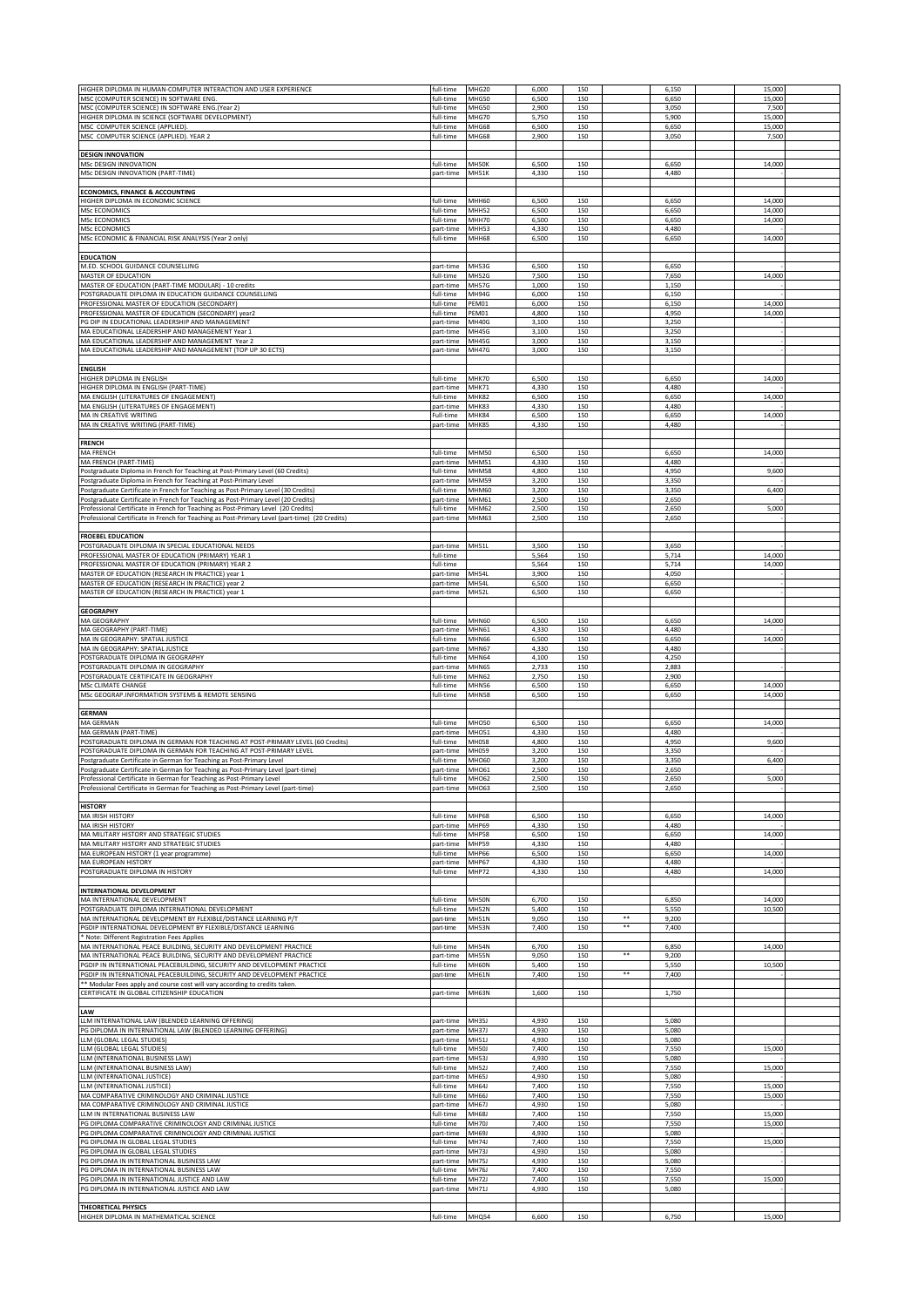| HIGHER DIPLOMA IN MATHEMATICAL SCIENCE                                                                                                                                      | part-time              | MHQ55                 | 4,400          | 150        | 4,550          |                  |  |
|-----------------------------------------------------------------------------------------------------------------------------------------------------------------------------|------------------------|-----------------------|----------------|------------|----------------|------------------|--|
| MSc MATHEMATICAL SCIENCE                                                                                                                                                    | full-time              | MHQ52                 | 6,600          | 150        | 6,750          | 15,000           |  |
| MSc MATHEMATICAL SCIENCE (PART-TIME)                                                                                                                                        | part-time              | MHQ53                 | 4,400          | 150        | 4,550          |                  |  |
| <b>MATHEMATICS &amp; STATISTICS</b>                                                                                                                                         |                        |                       |                |            |                |                  |  |
| HIGHER DIPLOMA IN MATHEMATICAL STUDIES                                                                                                                                      | full-time              | MHR56                 | 6,600          | 150        | 6,750          | 15,000           |  |
| HIGHER DIPLOMA IN MATHEMATICAL STUDIES<br>HIGHER DIPLOMA IN MATHEMATICS                                                                                                     | part-time<br>part-time | MHR57<br>MHR55        | 4,400<br>4,400 | 150<br>150 | 4,550<br>4,550 |                  |  |
| HIGHER DIPLOMA IN MATHEMATICS                                                                                                                                               | full-time              | MHR54                 | 6,600          | 150        | 6,750          | 15,000           |  |
| HIGHER DIPLOMA IN STATISTICS                                                                                                                                                | full-time              | MHR58                 | 6,600<br>4,400 | 150<br>150 | 6,750<br>4,550 | 15,000           |  |
| HIGHER DIPLOMA IN STATISTICS<br>HIGHER DIPLOMA IN DATA ANALYTICS                                                                                                            | part-time<br>full-time | MHR59<br>MHR66        | 5,750          | 150        | 5,900          | 15,000           |  |
| MSC DATA SCIENCE AND ANALYTICS                                                                                                                                              | full-time              | MHR64                 | 6,600          | 150        | 6,750          | 15,000           |  |
| <b>MSc MATHEMATICS</b>                                                                                                                                                      | full-time              | MHR70                 | 6,600          | 150        | 6,750          | 15,000           |  |
| <b>MEDIA STUDIES</b>                                                                                                                                                        |                        |                       |                |            |                |                  |  |
| MA CRITICAL AND CREATIVE MEDIA                                                                                                                                              | full-time              | <b>MHS58</b>          | 6,500          | 150        | 6,650          | 14,000           |  |
| MA CRITICAL AND CREATIVE MEDIA<br>PG Diploma in Critical and Creative Media                                                                                                 | part-time<br>full-time | MHS59<br><b>MHS60</b> | 4,330<br>4,100 | 150<br>150 | 4,480<br>4,250 |                  |  |
| PG Diploma in Critical and Creative Media (part-time)                                                                                                                       | part-time              | MHS61                 | 2,733          | 150        | 2,883          |                  |  |
|                                                                                                                                                                             |                        |                       |                |            |                |                  |  |
| <b>MODERN LANGUAGES</b><br>MA IN APPLIED LINGUISTICS AND INTERCULTURAL STUDIES                                                                                              | full-time              | MH50P                 | 6,500          | 150        | 6,650          | 14,000           |  |
| MA IN APPLIED LINGUISTICS AND INTERCULTURAL STUDIES                                                                                                                         | part-time              | MH51P                 | 4,330          | 150        | 4,480          |                  |  |
|                                                                                                                                                                             |                        |                       |                |            |                |                  |  |
| <b>EARLY IRISH</b><br>MA MEDIEVAL IRISH STUDIES                                                                                                                             | full-time              | MHX52                 | 6,500          | 150        | 6,650          | 14,000           |  |
| MA MEDIEVAL IRISH STUDIES                                                                                                                                                   | part-time              | MHX53                 | 4,330          | 150        | 4,480          |                  |  |
| PGDIP IN MEDIEVAL IRISH STUDIES                                                                                                                                             | full-time              | MHX54                 | 4,100          | 150        | 4,250          |                  |  |
| PGDIP IN MEDIEVAL IRISH STUDIES                                                                                                                                             | part-time              | MHX55                 | 2,733          | 150        | 2,883          |                  |  |
| <b>MUSIC</b>                                                                                                                                                                |                        |                       |                |            |                |                  |  |
| MA CREATIVE MUSIC TECHNOLOGIES<br>MA CREATIVE MUSIC TECHNOLOGIES                                                                                                            | full-time              | MHT50<br>MHT51        | 6,500<br>4,330 | 150<br>150 | 6,650<br>4,480 | 14,000           |  |
| MA MUSIC COMPOSITION                                                                                                                                                        | part-time<br>full-time | MHT56                 | 6,500          | 150        | 6,650          | 14,000           |  |
| MA MUSIC COMPOSITION P/T                                                                                                                                                    | part-time              | MHT57                 | 4,330          | 150        | 4,480          |                  |  |
| MA IRISH TRADITIONAL MUSIC<br>MA IRISH TRADITIONAL MUSIC P/T                                                                                                                | full-time              | MHT60                 | 6,500          | 150        | 6,650          | 14,000           |  |
| MA MUSICOLOGY                                                                                                                                                               | part-time<br>part-time | MHT61<br>MHT53        | 4,330<br>4,330 | 150<br>150 | 4,480<br>4,480 |                  |  |
| MA MUSICOLOGY                                                                                                                                                               | full-time              | MHT52                 | 6,500          | 150        | 6,650          | 14,000           |  |
| MA PERFORMANCE & MUSICOLOGY                                                                                                                                                 | full-time              | MHT54                 | 6,500<br>4,330 | 150<br>150 | 6,650<br>4,480 | 14,000           |  |
| MA PERFORMANCE & MUSICOLOGY P/T<br>POSTGRADUATE DIPLOMA IN MUSIC TECHNOLOGY                                                                                                 | part-time<br>full-time | MHT55<br>MHT58        | 6,500          | 150        | 6,650          | 14,000           |  |
| POSTGRADUATE DIPLOMA IN MUSIC TECHNOLOGY                                                                                                                                    | part-time              | MHT59                 | 4,330          | 150        | 4,480          |                  |  |
| MSC IN SOUND AND MUSIC COMPUTING<br>PGDIP IN SOUND AND MUSIC COMPUTING                                                                                                      | full-time<br>full-time | MHT62<br>MHT64        | 6,500<br>6,500 | 150<br>150 | 6,650<br>6,650 | 14,000<br>14,000 |  |
| MSC IN SOUND AND MUSIC COMPUTING                                                                                                                                            | part-time              | MHT63                 | 4,330          | 150        | 4,480          |                  |  |
| PGDIP IN SOUND AND MUSIC COMPUTING                                                                                                                                          | part-time              | MHT65                 | 4,330          | 150        | 4,480          |                  |  |
| <b>NUA-GHAEILGE</b>                                                                                                                                                         |                        |                       |                |            |                |                  |  |
| MA NUA GHAEILGE                                                                                                                                                             | full-time              | <b>MHU50</b>          | 6,500          | 150        | 6,650          | 14,000           |  |
| MA NUA GHAEILGE                                                                                                                                                             | Part-time              | <b>MHU51</b>          | 4,330          | 150        | 4,480          | 14,000           |  |
| PHILOSOPHY                                                                                                                                                                  |                        |                       |                |            |                |                  |  |
| HIGHER DIPLOMA IN PHILOSOPHY                                                                                                                                                | full-time              | MHV52                 | 4,330          | 150        | 4,480          |                  |  |
| MA ANCIENT, MEDIEVAL AND RENAISSANCE THOUGHT                                                                                                                                | part-time              | MHV61                 | 4,330          | 150        | 4,480          |                  |  |
| MA ANCIENT, MEDIEVAL AND RENAISSANCE THOUGHT<br>MA PHILOSOPHY                                                                                                               | full-time<br>full-time | MHV60<br>MHV50        | 6,500<br>6,500 | 150<br>150 | 6,650<br>6,650 | 14,000<br>14,000 |  |
| MA PHILOSOPHY                                                                                                                                                               | part-time              | MHV51                 | 4,330          | 150        | 4,480          |                  |  |
| MA PHILOSOPHY OF RELIGION                                                                                                                                                   | part-time              | MHV55                 | 4,330          | 150        | 4,480          |                  |  |
| MA PHILOSOPHY OF RELIGION<br>POSTGRADUATE DIPLOMA IN PHILOSOPHY                                                                                                             | full-time<br>full-time | MHV54<br>MHV56        | 6,500<br>6,500 | 150<br>150 | 6,650<br>6,650 | 14,000<br>14,000 |  |
|                                                                                                                                                                             |                        |                       |                |            |                |                  |  |
| MA PHILOSOPHY, POLITICS AND ECONOMICS                                                                                                                                       | full-time              | MHV64                 | 6,500          | 150        | 6,650          | 14,000           |  |
| MA PHILOSOPHY, POLITICS AND ECONOMICS                                                                                                                                       | full-time              | MHV65                 | 4,330          | 150        | 4,480          |                  |  |
|                                                                                                                                                                             |                        |                       |                |            |                |                  |  |
| <b>PSYCHOLOGY</b><br>MSc PSYCHOLOGY                                                                                                                                         | full-time              | MHW54                 | 6,500          | 150        | 6,650          | 15,000           |  |
| MSc ENVIRONMENTAL PSYCHOLOGY                                                                                                                                                | full-time              | MHW56                 | 6,500          | 150        | 6,650          | 15,000           |  |
|                                                                                                                                                                             |                        |                       |                |            |                |                  |  |
| <b>SOCIOLOGY</b><br>MA SOCIOLOGY (DIGITAL SOCIETIES)                                                                                                                        | part-time              | MHY40                 | 6,500          | 150        | 6,650          | 14,000           |  |
| MA Sociology (Societies in Transition)                                                                                                                                      | full-time              | MHY54                 | 6,500          | 150        | 6,650          | 14,000           |  |
| PG DIP SOCIOLOGY (SOCIETIES IN TRANSITION)                                                                                                                                  | full-time              | MHY62                 | 6,500          | 150        | 6,650          | 14,000           |  |
| PG DIP SOCIOLOGY (INTERNET AND SOCIETY)<br>PG DIP SOCIOLOGY (DIGITAL SOCIETIES                                                                                              | full-time<br>full-time | <b>MHY60</b><br>MHY42 | 6,500<br>6,500 | 150        | 6,650          | 14,000           |  |
|                                                                                                                                                                             |                        |                       |                |            |                |                  |  |
| <b>SPANISH</b><br>MA SPANISH & LATIN AMERICAN STUDIES                                                                                                                       | full-time              | MHZ50                 | 6,500          | 150        | 6,650          | 14,000           |  |
| MA SPANISH & LATIN AMERICAN STUDIES                                                                                                                                         | part-time              | MHZ51                 | 4,330          | 150        | 4,480          |                  |  |
| Postgraduate Diploma in Spanish for Teaching at Post-Primary Level (60 Credits)                                                                                             | full-time              | MHZ58                 | 4,800          | 150        | 4,950          | 9,600            |  |
| Postgraduate Diploma in Spanish for Teaching at Post-Primary Level                                                                                                          | part-time<br>full-time | MHZ59<br>MHZ60        | 3,200<br>3,200 | 150<br>150 | 3,350<br>2,650 | 6,400            |  |
| Postgraduate Certificate in Spanish for Teaching at Post-Primary Level. (30 Credits)<br>Postgraduate Certificate in Spanish for Teaching at Post-Primary Level (20 Credits) | part-time              | MHZ61                 | 2,500          | 150        | 2,650          |                  |  |
| Professional Certificate in Spanish for Teaching at Post-Primary Level (20 Credits)                                                                                         | full-time              | MHZ62                 | 2,500          | 150        | 2,650          | 5,000            |  |
| Professional Certificate in Spanish for Teaching at Post-Primary Level (20 Credits)                                                                                         | part-time              | MHZ63                 | 2,500          | 150        | 2,650          |                  |  |
| LÁRIONAD NA GAEILGE: TAIGHDE, TEAGASC AGUS TÁSTÁIL/CENTRE FOR IRISH LANGUAGE                                                                                                |                        |                       |                |            |                |                  |  |
| DIOPLÓMA IARCHÉIME SAN AISTRIÚCHÁN AGUS SAN EAGARTHÓIREACHT (AR LÍNE)<br>MA SAN AISTRIÚCHÁN AGUS SAN EAGARTHÓIREACHT (AR LÍNE)                                              | part-time              | MH51C<br>MH53C        | 2,000<br>3,900 | 150<br>150 | 2,150<br>4,050 |                  |  |
|                                                                                                                                                                             | part-time              |                       |                |            |                |                  |  |
|                                                                                                                                                                             |                        |                       |                |            |                |                  |  |
| PHD AND RESEARCH MASTERS PROGRAMMES                                                                                                                                         |                        |                       |                |            |                |                  |  |
| <b>ADULT &amp; COMMUNITY EDUCATION</b>                                                                                                                                      |                        |                       |                |            |                |                  |  |
| DOCTORATE IN HIGHER AND ADULT EDUCATION                                                                                                                                     | part-time              | MHA07                 | 6,500          | 150        | 6,650          |                  |  |
| M.LITT.(RESEARCH)                                                                                                                                                           | full-time              | MHA04                 | 6,500          | 150        | 6,650          | 14,000           |  |
| PhD ADULT & COMMUNITY EDUCATION<br>PhD ADULT & COMMUNITY EDUCATION                                                                                                          | full-time<br>part-time | MHA02<br>MHA03        | 6,500<br>4,330 | 150<br>150 | 6,650<br>4,480 | 14,000           |  |
|                                                                                                                                                                             |                        |                       |                |            |                |                  |  |
| AN FORAS FEASA/DIGITAL HUMANITIES                                                                                                                                           |                        |                       |                |            |                |                  |  |
| PhD DIGITAL ARTS AND HUMANITIES                                                                                                                                             | full-time              | MH02F (FT)            | 6,500          | 150        | 6,650          | 14,000           |  |
| <b>ANCIENT CLASSICS</b>                                                                                                                                                     |                        |                       |                |            |                |                  |  |
| M.LITT.(RESEARCH)                                                                                                                                                           | full-time              | MHF04                 | 6,500          | 150        | 6,650          | 14,000           |  |
| M.LITT.(RESEARCH)<br>PhD CLASSICS                                                                                                                                           | part-time<br>full-time | MHF05<br>MHF02        | 4,330<br>6,500 | 150<br>150 | 4,480<br>6,650 | 14,000           |  |
| PhD CLASSICS                                                                                                                                                                | part-time              | MHF03                 | 4,330          | 150        | 4,480          |                  |  |
| <b>ANTHROPOLOGY</b>                                                                                                                                                         |                        |                       |                |            |                |                  |  |
| M.LITT.(RESEARCH)                                                                                                                                                           | full-time              | MHC04                 | 6,500          | 150        | 6,650          | 14,000           |  |
| M.LITT.(RESEARCH)                                                                                                                                                           | part-time              | MHC05                 | 4,330          | 150        | 4,480          |                  |  |
| PhD ANTHROPOLOGY<br>PhD ANTHROPOLOGY                                                                                                                                        | full-time              | MHC02<br>MHC03        | 6,500          | 150<br>150 | 6,650          | 14,000           |  |
|                                                                                                                                                                             | part-time              |                       | 4,330          |            | 4,480          |                  |  |
| <b>APPLIED SOCIAL STUDIES</b>                                                                                                                                               |                        |                       |                |            |                |                  |  |
| DOCTOR OF SOCIAL SCIENCE                                                                                                                                                    |                        | MHB06                 | 6,500          | 150        | 6,650          | 14,000           |  |
| M.LITT.(RESEARCH)<br>M.LITT.(RESEARCH)                                                                                                                                      | full-time<br>part-time | MHB04<br>MHB05        | 6,500<br>4,330 | 150<br>150 | 6,650<br>4,480 | 14,000           |  |
| PhD APPLIED SOCIAL STUDIES<br>PhD APPLIED SOCIAL STUDIES                                                                                                                    | full-time<br>part-time | MHB02<br>MHB03        | 6,500<br>4,330 | 150<br>150 | 6,650<br>4,480 | 14,000           |  |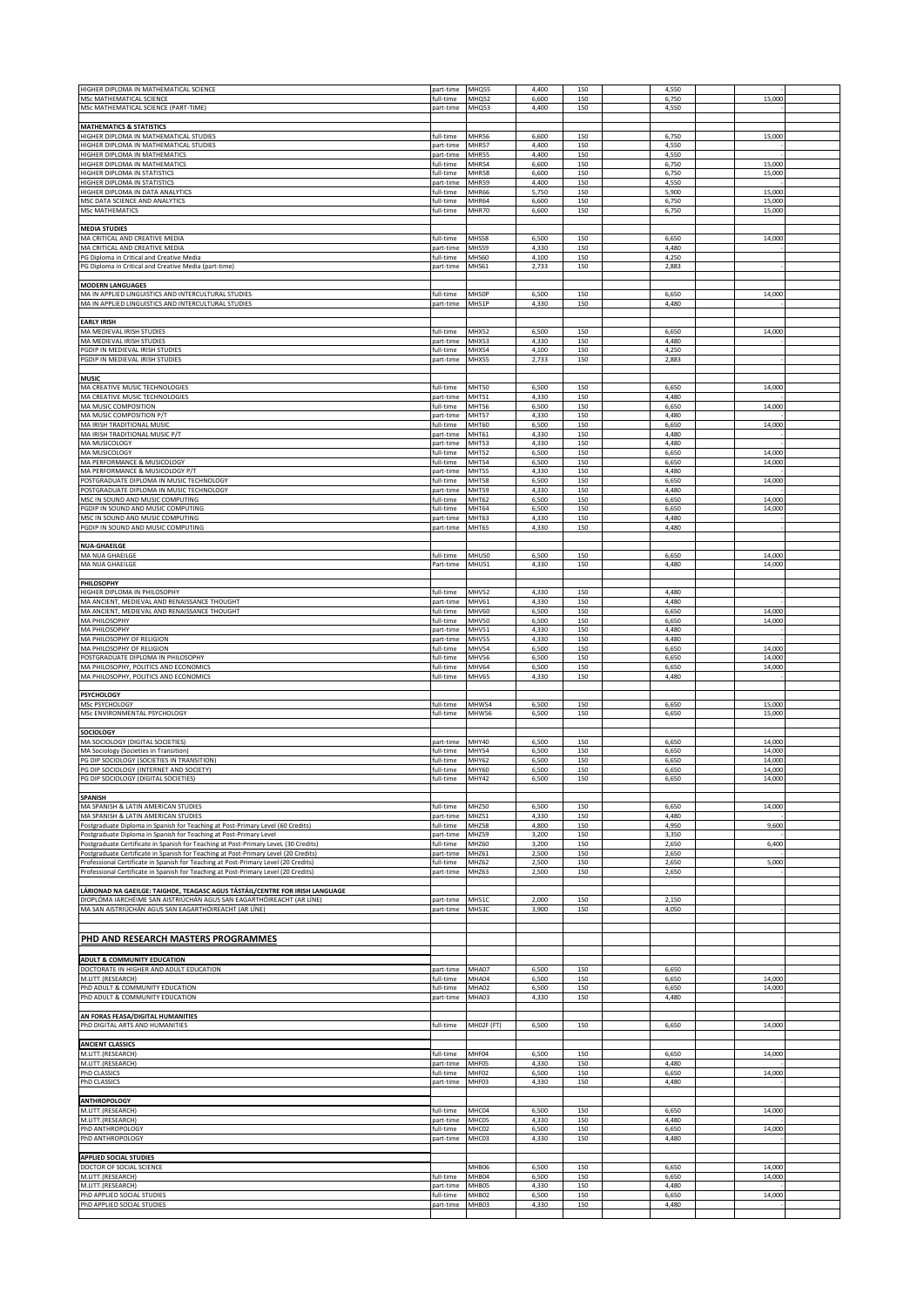| <b>BIOLOGY</b>                                                    |                        |                       |                |            |                |                 |  |
|-------------------------------------------------------------------|------------------------|-----------------------|----------------|------------|----------------|-----------------|--|
| MSc BIOLOGY<br>MSc BIOLOGY                                        | full-time<br>part-time | MHD04<br>MHD05        | 6,500<br>4,330 | 150<br>150 | 6,650<br>4,480 | 15,000          |  |
| PhD BIOLOGY                                                       | full-time              | MHD02                 | 6,500          | 150        | 6,650          | 15,000          |  |
| PhD BIOLOGY                                                       | part-time              | MHD03                 | 4,330          | 150        | 4,480          |                 |  |
| <b>BUSINESS</b><br>M.LITT.(RESEARCH)                              | full-time              | MH04D                 | 6,500          | 150        | 6,650          | 15,000          |  |
| M.LITT.(RESEARCH)                                                 | part-time              | MH05D                 | 4,330          | 150        | 4,480          |                 |  |
| PhD BUSINESS & MANAGEMENT<br>PhD BUSINESS & MANAGEMENT            | full-time<br>part-time | MH02D<br>MH03D        | 6,500<br>4,330 | 150<br>150 | 6,650<br>4,480 | 15,000          |  |
| PhD ACCOUNTING                                                    | full-time              | MHH06                 | 6,500          | 150        | 6,650          |                 |  |
| PhD ACCOUNTING<br>M.LITT. ACCOUNTING                              | part-time<br>full-time | MHH07<br>MHH08        | 4,330<br>6,500 | 150<br>150 | 4,480<br>6,650 |                 |  |
| M.LITT. ACCOUNTING<br>M.LITT. FINANCE                             | part-time<br>full-time | MHH09<br>MH12D        | 4,330<br>6,500 | 150<br>150 | 4,480<br>6,650 | 15,000          |  |
| M.LITT.FINANCE                                                    | part-time              | MH13D                 | 4,330          | 150        | 4,480          |                 |  |
| PhD FINANCE<br><b>PHD FINANCE</b>                                 | full-time<br>part-time | MH10D<br><b>MH11D</b> | 6,500<br>4,330 | 150<br>150 | 6,650<br>4,480 | 15,000          |  |
|                                                                   |                        |                       |                |            |                |                 |  |
| <b>CHEMISTRY</b><br><b>MSc CHEMISTRY</b>                          | full-time              | MHE04                 | 6,500          | 150        | 6,650          | 15,000          |  |
| <b>MSc CHEMISTRY</b><br>PhD CHEMISTRY                             | part-time<br>full-time | MHE05<br>MHE02        | 4,330<br>6,500 | 150<br>150 | 4,480<br>6,650 | 15,000          |  |
| PhD CHEMISTRY                                                     | part-time              | MHE03                 | 4,330          | 150        | 4,480          |                 |  |
| <b>CHINESE STUDIES</b>                                            |                        |                       |                |            |                |                 |  |
| MLITT CHINESE STUDIES                                             | full-time              | MH04Q                 | 6,500          | 150        | 6,650          | 14,000          |  |
| MLITT CHINESE STUDIES<br>PHD CHINESE STUDIES                      | part-time<br>full-time | MH05Q<br>MH02Q        | 4,330<br>6,500 | 150<br>150 | 4,480<br>6,650 | 14,000          |  |
| PHD CHINESE STUDIES                                               | part-time              | MH03Q                 | 4,330          | 150        | 4,480          |                 |  |
| <b>COMPUTER SCIENCE</b>                                           |                        |                       |                |            |                |                 |  |
| MSc COMPUTER SCIENCE<br>MSc COMPUTER SCIENCE (Year 2)             | full-time<br>full-time | MHG04<br>MHG04        | 6,500<br>3,135 | 150<br>150 | 6,650<br>4,170 | 15,000<br>7,500 |  |
| MSc COMPUTER SCIENCE                                              | part-time              | MHG05                 | 4,330          | 150        | 4,480          |                 |  |
| PhD COMPUTER SCIENCE<br>PhD COMPUTER SCIENCE                      | full-time<br>part-time | MHG02<br>MHG03        | 6,500<br>4,330 | 150<br>150 | 6,650<br>4,480 | 15,000          |  |
| <b>DESIGN INNOVATION</b>                                          |                        |                       |                |            |                |                 |  |
| PHD DESIGN INNOVATION                                             | full-time              | MH02K                 | 6,500          | 150        | 6,650          | 14,000          |  |
| M.LITT. DESIGN INNOVATION<br>M.LITT. DESIGN INNOVATION            | full-time<br>part-time | MHK04<br>MHK05        | 6,500<br>4,330 | 150<br>150 | 6,650<br>4,480 | 14,000          |  |
|                                                                   |                        |                       |                |            |                |                 |  |
| <b>ECONOMICS</b><br>M.LITT.(RESEARCH)                             | full-time              | MHH04                 | 6,500          | 150        | 6,650          | 14,000          |  |
| M.LITT.(RESEARCH)<br>PhD ECONOMICS                                | part-time<br>full-time | MHH05<br>MHH02        | 4,330<br>6,500 | 150<br>150 | 4,480<br>6,650 | 14,000          |  |
| PhD ECONOMICS                                                     | part-time              | MHH03                 | 4,330          | 150        | 4,480          |                 |  |
| <b>EDUCATION</b>                                                  |                        |                       |                |            |                |                 |  |
| DOCTOR OF EDUCATION WITH SPECIALISMS                              | part-time              | MHO6G                 | 6,500          | 150        | 6,650          |                 |  |
| M.LITT.(RESEARCH)<br>M.LITT.(RESEARCH)                            | full-time<br>part-time | MH04G<br>MH05G        | 6,500<br>4,330 | 150<br>150 | 6,650<br>4,480 | 14,000          |  |
| PhD EDUCATION                                                     | full-time              | MH02G                 | 6,500          | 150        | 6,650          | 14,000          |  |
| PhD EDUCATION                                                     | part-time              | MH03G                 | 4,330          | 150        | 4,480          |                 |  |
| <b>ELECTRONIC ENGINEERING</b><br>M.ENGINEERING SCIENCE (RESEARCH) | full-time              | MHJ04                 | 6,500          | 150        | 6,650          | 15,000          |  |
| MASTERS OF ENGINEERING                                            |                        | MHJ68                 | 6,500          | 150        | 6,650          | 15,000          |  |
| PhD ELECTRONIC ENGINEERING<br>PhD ELECTRONIC ENGINEERING          | full-time<br>part-time | MHJ02<br>MHJ03        | 6,500<br>4,330 | 150<br>150 | 6,650<br>4,480 | 15,000          |  |
|                                                                   |                        |                       |                |            |                |                 |  |
| <b>ENGLISH</b><br>M.LITT.(RESEARCH)                               | full-time              | MHK04                 | 6,500          | 150        | 6,650          | 14,000          |  |
| M.LITT.(RESEARCH)<br>PhD ENGLISH                                  | part-time<br>full-time | MKH05<br>MHK03        | 4,330<br>6,500 | 150<br>150 | 4,480<br>6,650 | 14,000          |  |
| PhD ENGLISH                                                       | part-time              | MHK02                 | 4,330          | 150        | 4,480          |                 |  |
| <b>EXPERIMENTAL PHYSICS</b>                                       |                        |                       |                |            |                |                 |  |
| MSC EXPERIMENTAL PHYSICS                                          | full-time              | MHL04                 | 6,500          | 150        | 6,650          | 15,000          |  |
| PhD EXPERIMENTAL PHYSICS                                          | full-time              | MHL02                 | 6,500          | 150        | 6,650          | 15,000          |  |
| <b>FRENCI</b>                                                     |                        |                       |                |            |                |                 |  |
| M.LITT.(RESEARCH)<br>M.LITT.(RESEARCH)                            | full-time<br>part-time | MHM04<br>MHM05        | 6,500<br>4,330 | 150<br>150 | 6,650<br>4,480 | 14,000          |  |
| PhD FRENCH<br>PhD FRENCH                                          | full-time<br>part-time | MHM02<br>MHM03        | 6,500<br>4,330 | 150<br>150 | 6,650<br>4,480 | 14,000          |  |
|                                                                   |                        |                       |                |            |                |                 |  |
| <b>GEOGRAPHY</b><br>M.LITT.(RESEARCH)                             | full-time              | MHN04                 | 6,500          | 150        | 6,650          | 14,000          |  |
| M.LITT.(RESEARCH)                                                 | part-time              | MHN05                 | 4,330          | 150        | 4,480          |                 |  |
| PhD GEOGRAPHY<br>PhD GEOGRAPHY                                    | full-time<br>part-time | MHN02<br>MHN03        | 6,500<br>4,330 | 150<br>150 | 6,650<br>4,480 | 14,000          |  |
| <b>GERMAN</b>                                                     |                        |                       |                |            |                |                 |  |
| M.LITT.(RESEARCH)                                                 | full-time              | <b>MHO04</b>          | 6,500          | 150        | 6,650          | 14,000          |  |
| M.LITT.(RESEARCH)<br>PhD GERMAN                                   | part-time<br>full-time | MHO05<br><b>MHO02</b> | 4,330<br>6,500 | 150<br>150 | 4,480<br>6,650 | 14,000          |  |
| PhD GERMAN                                                        | part-time              | MH003                 | 4,330          | 150        | 4,480          |                 |  |
| <b>HISTORY</b>                                                    |                        |                       |                |            |                |                 |  |
| M.LITT.(RESEARCH)<br>M.LITT.(RESEARCH)                            | full-time<br>part-time | MHP04<br>MHP05        | 6,500<br>4,330 | 150<br>150 | 6,650<br>4,480 | 14,000          |  |
| PhD HISTORY                                                       | full-time              | MHP02                 | 6,500          | 150        | 6,650          | 14,000          |  |
| PhD HISTORY                                                       | part-time              | MHP03                 | 4,330          | 150        | 4,480          |                 |  |
| LAW                                                               |                        |                       |                |            |                |                 |  |
| M.LITT.(RESEARCH)<br>M.LITT.(RESEARCH)                            | full-time<br>part-time | MH04J<br>MH05J        | 6,500<br>4,330 | 150<br>150 | 6,650<br>4,480 | 15,000          |  |
| PhD LAW<br>PhD LAW                                                | full-time              | MH02J<br>MH03J        | 6,500          | 150<br>150 | 6,650          | 15,000          |  |
|                                                                   | part-time              |                       | 4,330          |            | 4,480          |                 |  |
| <b>MATHEMATICAL PHYSICS</b>                                       |                        |                       |                |            |                |                 |  |
| M.LITT.(RESEARCH)                                                 | full-time              | MHQ08                 | 6,500          | 150        | 6,650          | 15,000          |  |
| M.LITT.(RESEARCH)<br>MSc MATHEMATICAL PHYSICS                     | part-time<br>full-time | MHQ09<br>MHQ06        | 4,330<br>6,500 | 150<br>150 | 4,480<br>6,650 | 15,000          |  |
| MSc MATHEMATICAL PHYSICS<br>PhD MATHEMATICAL PHYSICS              | part-time<br>full-time | MHQ07<br>MHQ02        | 4,330<br>6,500 | 150<br>150 | 4,480<br>6,650 | 15,000          |  |
| PhD MATHEMATICAL PHYSICS                                          | part-time              | MHQ05                 | 4,330          | 150        | 4,480          |                 |  |
| <b>MATHEMATICS &amp; STATISTICS</b>                               |                        |                       |                |            |                |                 |  |
| M.LITT.(RESEARCH)                                                 | full-time              | MHR08                 | 6,500          | 150        | 6,650          | 15,000          |  |
| M.LITT.(RESEARCH)<br><b>MSc MATHEMATICS</b>                       | part-time<br>full-time | MHR09<br>MHR06        | 4,330<br>6,500 | 150<br>150 | 4,480<br>6,650 | 15,000          |  |
| <b>MSc MATHEMATICS</b><br>PhD MATHEMATICS                         | part-time<br>full-time | MHR07<br>MHR02        | 4,330<br>6,500 | 150<br>150 | 4,480<br>6,650 | 15,000          |  |
| PhD MATHEMATICS                                                   | part-time              | MHR03                 | 4,330          | 150        | 4,480          |                 |  |
| <b>PhD STATISTICS</b>                                             | full-time              | MHR10                 | 6,500          | 150        | 6,650          | 15,000          |  |